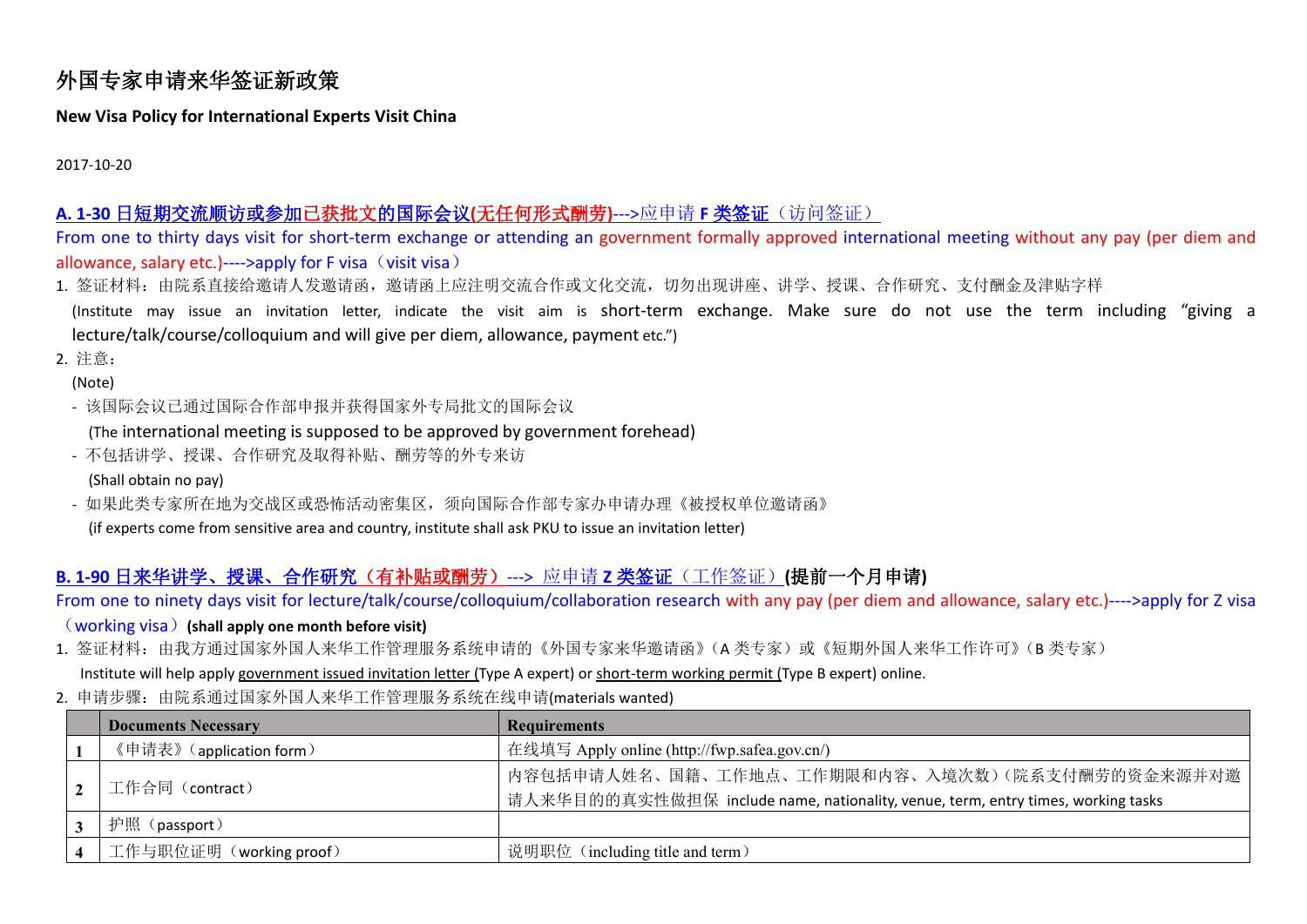- 3. 申报时间: 须在来访前一个月开始申报(shall apply one month before visit)
- 4. 注意(Note):

- 我国大使馆会根据申请人的来华时长和工作目的决定最终给予 F 签证或 Z 签证。若获得 F 签证入境后不需办理居留许可, 若获得 Z 签证且来华超过 30 天需要办理 居留许可。

China Embassy will finally decide which type of visa will issue to this category of visitors.

If issue F visa, visitor will no need to apply for residence permit after enter China.

If issue Z visa and visitor will stay over 30 days, shall apply for residence permit.

- 专家类别说明(Expert type):

A 类专家:千人计划、诺贝尔奖等、各国院士、实验室负责人、高级研究员、国外高校副教授、副研究员以上、40 岁以下在国内做博士后的青年人才,将签发《外 国专家来华邀请函》。

(type A: academician, position as associate professor or equivalent or higher)

B 类专家:除 A 类专家以外的, 将签发《短期外国人来华工作许可》。

(Type B: experts apart from Type A)

### **C.** 来华 **90** 日以上----> 应申请 **Z** 类签证(工作签证)(提前三个月开始申请)

Over ninety days visit ---->apply for Z visa(working visa)**(shall apply three months before visit)**

1. 签证材料:由我方通过国家外国人来华工作管理服务系统申请《外国人来华工作许可通知》

(Institute will help apply working permit.)

2. 申请步骤: 由院系通过国家外国人来华工作管理服务系统在线申请(materials wanted)

|  | <b>Documents Necessary</b>                   | <b>Requirements</b>                                                                                                                                                                                                 | <b>Note</b>                     |
|--|----------------------------------------------|---------------------------------------------------------------------------------------------------------------------------------------------------------------------------------------------------------------------|---------------------------------|
|  | 《外国人来华工作许可通知申请表》                             | Apply online (http://fwp.safea.gov.cn/)                                                                                                                                                                             | Assistance from the school is   |
|  | Application Form for Foreigner's Work Permit |                                                                                                                                                                                                                     | necessary.                      |
|  | 工作资历证明及中文翻译件                                 |                                                                                                                                                                                                                     | For those included in the first |
|  | Copy of Work Experience Confirmation Letter  | It should be issued by the previous employer including details of work, time span,<br>contact person and official seal of the previous employer.                                                                    | two categories of A-level       |
|  | and the Chinese version                      |                                                                                                                                                                                                                     | talents (Appendix1), a Letter   |
|  |                                              |                                                                                                                                                                                                                     | of Commitment will work.        |
|  | 学历/学位证书、认证及中文翻译件                             | It should be authenticated by Chinese embassies/consulates in your country,<br>embassies/consulates of your country in China, authentication agency in your<br>country, or Chinese diploma authentication agencies. | For those included in the first |
|  | Copy of diploma of highest degree, its       |                                                                                                                                                                                                                     | four categories of A-level      |
|  | authentication and the Chinese version       |                                                                                                                                                                                                                     | talents (Appendix 1), a Letter  |
|  |                                              |                                                                                                                                                                                                                     | of Commitment will work.        |
|  | 无犯罪记录证明、认证及中文翻译件                             | It should be authenticated by the police, security, or law departments, or                                                                                                                                          | For those included in all       |
|  | Copy of Certificate of Non-Criminal Records  | authentication agency in your country or habitual place of residence, Chinese                                                                                                                                       | categories of A-level talents   |